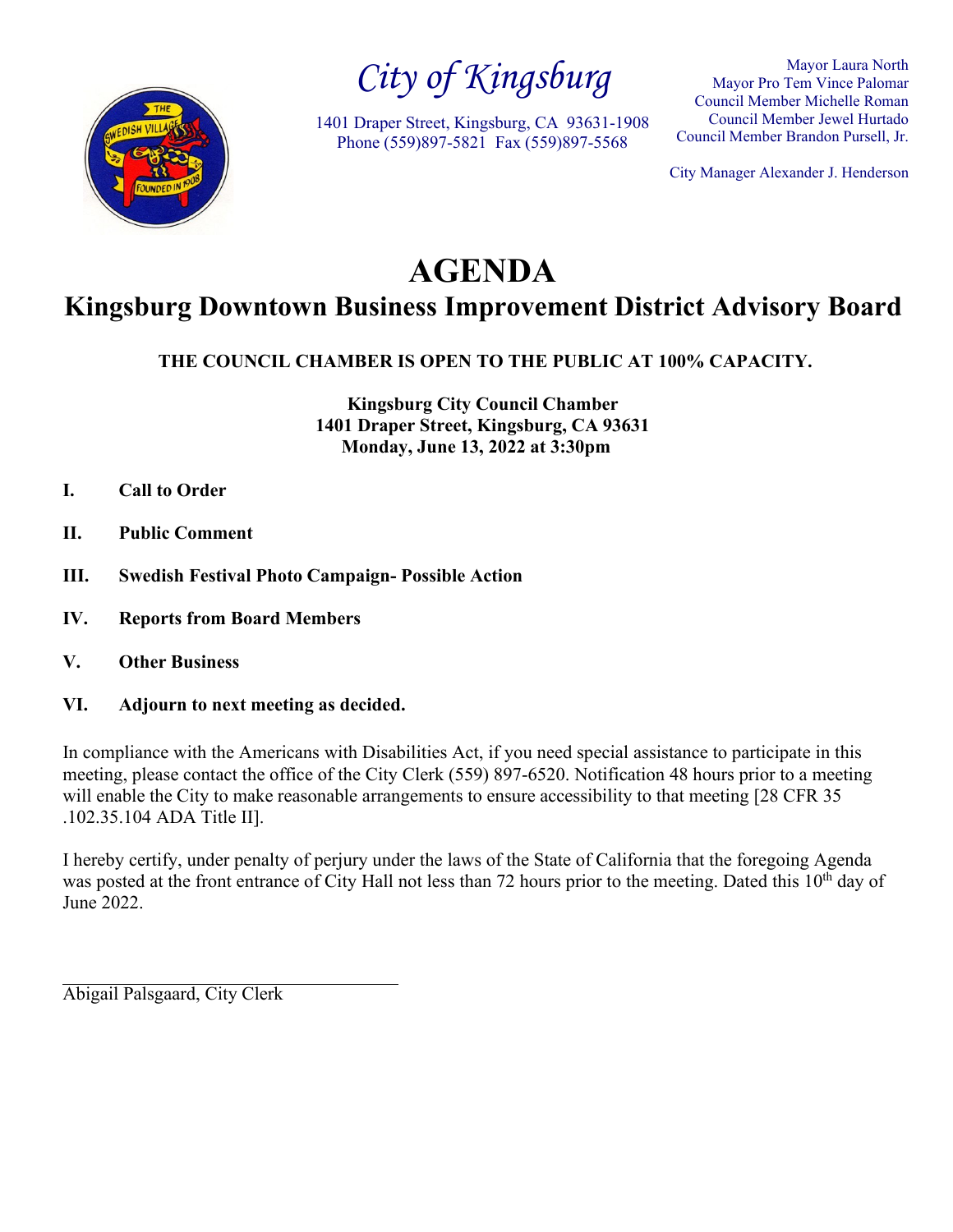

\_\_\_\_\_\_\_\_\_\_\_\_\_\_\_\_\_\_\_\_\_\_\_\_\_\_\_\_\_\_\_\_\_\_\_\_\_\_\_\_\_\_\_\_\_\_\_\_\_\_\_\_\_\_\_\_\_\_\_\_

May 30, 2022

PROPOSAL Swedish Festival Community Photo Contest

Our Goals with this Campaign:

- Show Appreciation for Our Community
- Promote BID Member Businesses
- Build Community Awareness of BID
- Collect Swedish Festival Photos for BID Website & Social Media

### Plan of Action:

Immediate email to BID Member Businesses (see attached):

- informing them of the Swedish Festival Photo Contest
- asking for donation of prizes representing their business as a sponsor of the Swedish Festival Photography Contest with a deadline of June 6th

Social Media Campaign on FB & Instagram (see sample Instagram Story attached):

- to begin June 8th with photo submission deadline of June 24th
- informing of the Swedish Festival Contest & Guidelines (see attached)
- promoting sponsor BID businesses & prizes

Collection of Images:

- submitted to kim@tenacityteam.com
- professional or private images in jpeg format
- deadline of 5:00 PM on June 24th

Selection of Winning Images for BID Website:

- contest runs from June 8th June 24th
- winners announced July 8th via social media
- prizes picked up at the sponsoring businesses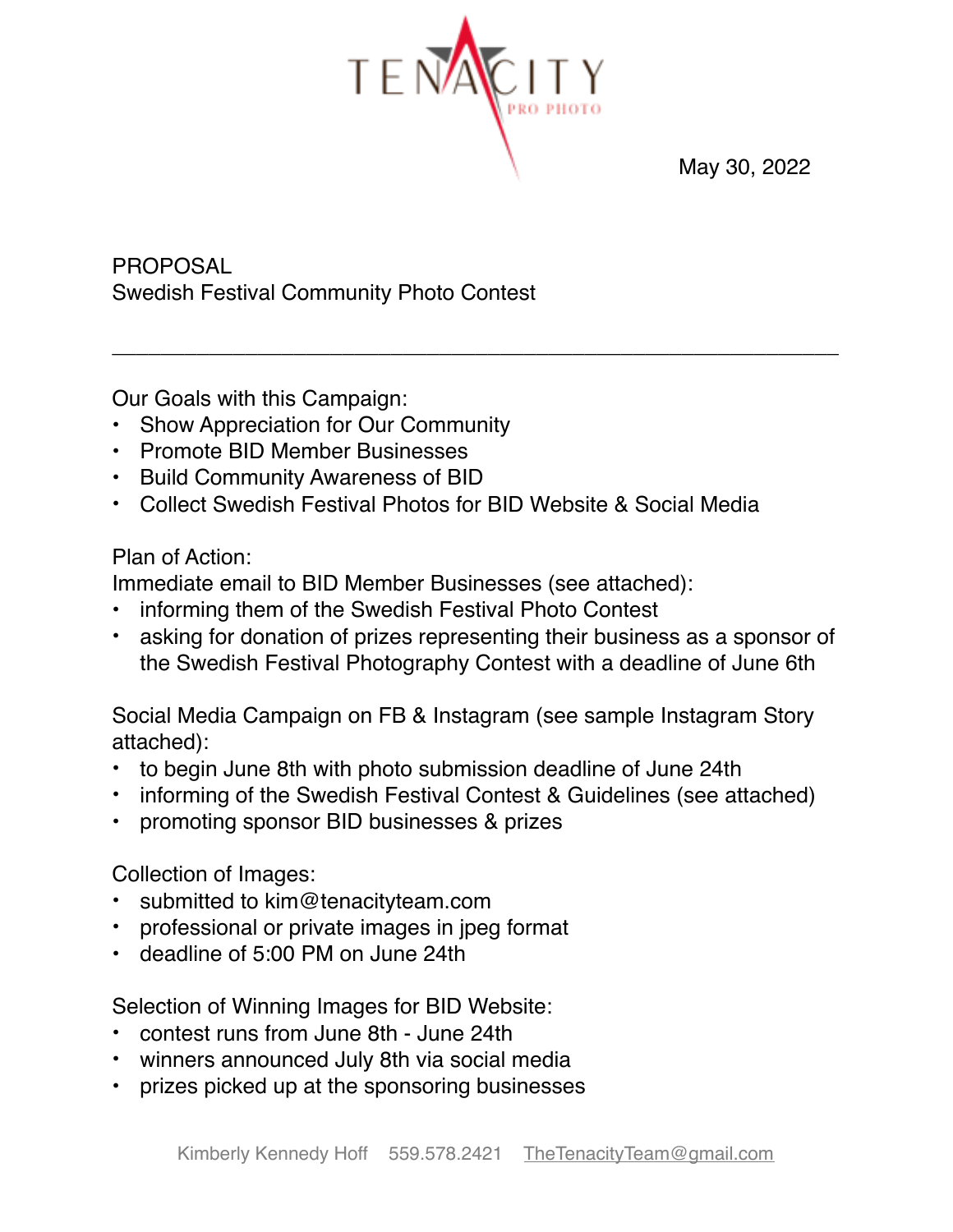

May 31, 2022

Dear BID Member,

We are sponsoring a Swedish Festival Photo Contest and want to promote your BID Businesses!

From June 8th - June 24th, community members can submit their favorite private or professional photos of the events of the Swedish Festival for a chance to win prizes, be included in our new BID website and be featured on our social media pages.

OUR GOALS WITH THIS CAMPAIGN:

- Show Appreciation for Our Community
- Promote BID Member Businesses
- Build Community Awareness of BID
- Collect Swedish Festival Photos for BID Website & Social Media

HOW YOU CAN HELP:

- Sponsor a prize that represents your business
- Be a judge on our panel
- Share the BID posts on your social media pages

To participate as a Sponsor or Judge, please contact Kim Hoff of Tenacity Pro Photo immediately at: (559) 578-2421.

We look forward to a campaign that is fun for the entire community!

Best Regards, Your BID Board